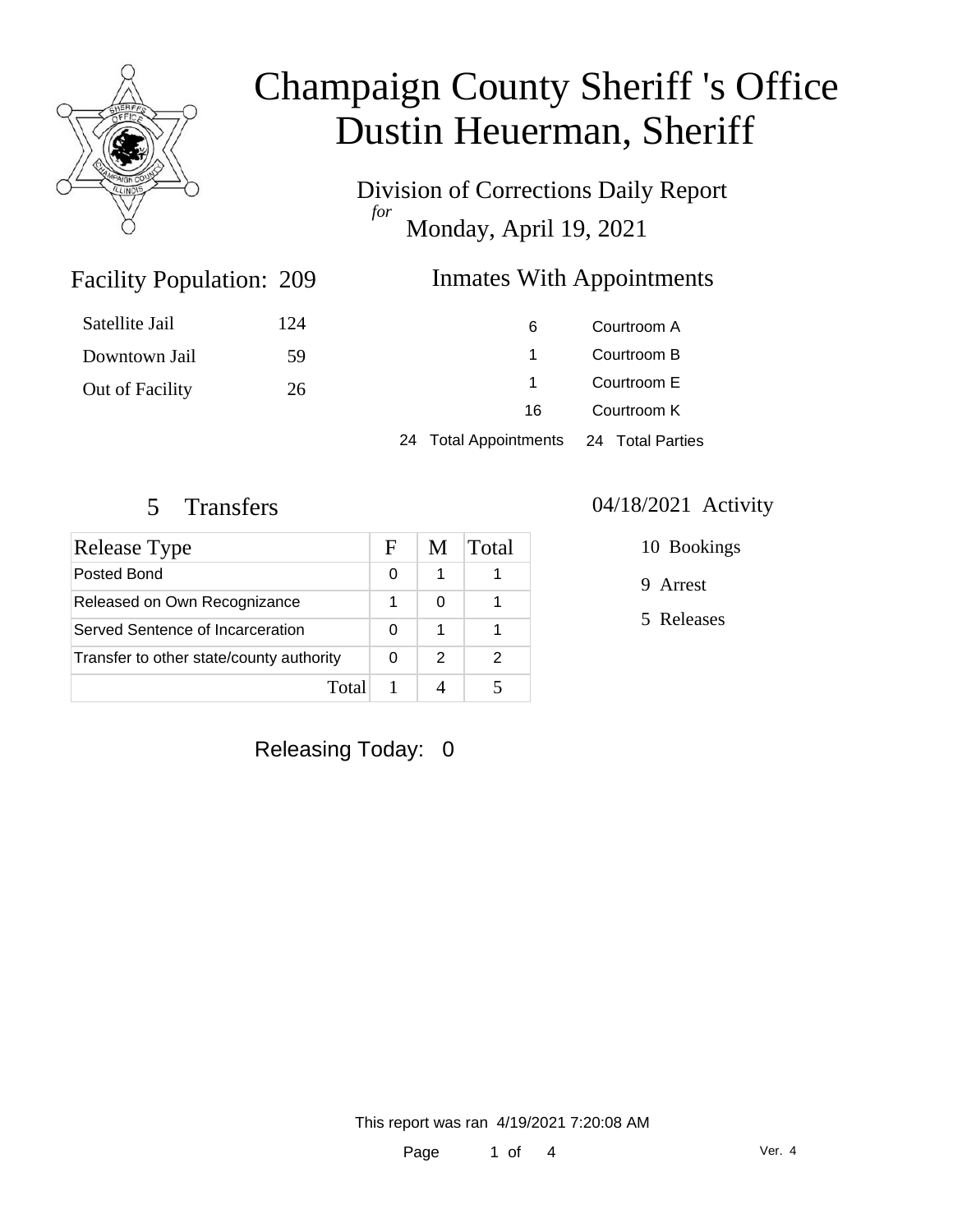

Division of Corrections Daily Report *for* Monday, April 19, 2021

#### Custody Status Count

- Electronic Home Dentention 25
	- Felony Arraignment 34
		- Felony Other 1
	- Felony Pre-Sentence 6
	- Felony Pre-Sentence DUI 1
		- Felony Pre-Trial 94
	- Felony Sentenced CCSO 1
	- Felony Sentenced IDOC 28
		- Hold Other 1
		- Hold Sentenced IDOC 4
	- Misdemeanor Arraignment 2
		- Misdemeanor Pre-Trial 4
			- Petition to Revoke 1
			- Remanded to DHS 7
				- Total 209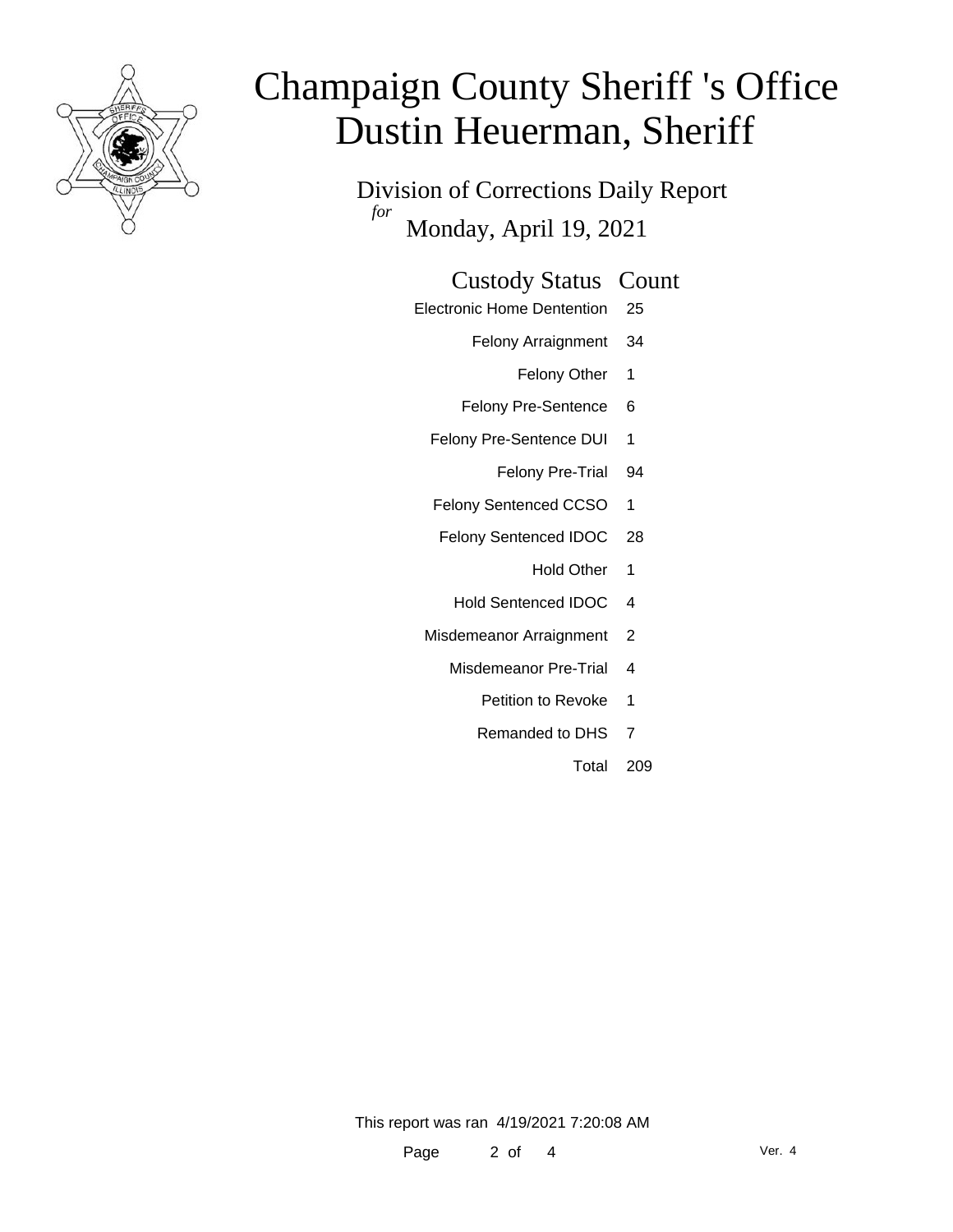

Division of Corrections Daily Report *for* Monday, April 19, 2021

### Inmates With Appointments

| <b>Jailing Party Name</b>                    | Location    | Number of Records / Node |
|----------------------------------------------|-------------|--------------------------|
| <b>AUSTIN, KIM DEWAYNE</b>                   | Courtroom A | 1 / Satellite Jail       |
| COWART, TORREY BENJAMEN, Junior              | Courtroom K | 1 / Satellite Jail       |
| FRANSISCO-CRISTOBAL, SIMON                   | Courtroom K | 1 / Satellite Jail       |
| HEARD, JEFFREY PAUL                          | Courtroom A | 1 / Satellite Jail       |
| HESTER, JORDAN DEWAYNE                       | Courtroom K | 1 / Satellite Jail       |
| HILL, MARJORIE DAWN                          | Courtroom K | 1 / Satellite Jail       |
| HILSON, DEMERIO MONTAE                       | Courtroom A | 1 / Satellite Jail       |
| HOLT, ANTHONY LEVELLE                        | Courtroom A | 1 / Satellite Jail       |
| JAMERSON, ANTHONY D                          | Courtroom K | 1 / Satellite Jail       |
| JOHNSON, ZACHERY EDWARD                      | Courtroom A | 1 / Downtown Jail        |
| JONES, JAVON COTTRELL                        | Courtroom E | 1 / Downtown Jail        |
| JONES, PHILLIP WAYNE                         | Courtroom K | 1 / Satellite Jail       |
| KNAUSS, AUSTIN THOMAS                        | Courtroom K | 1 / Satellite Jail       |
| MURPHY, AZIA CIMONE                          | Courtroom K | 1 / Satellite Jail       |
| NICHOLAS-SIMONE, ROBERTO<br><b>FRANSISCO</b> | Courtroom B | 1 / Downtown Jail        |
| PIERCE, ANYA SHAREE                          | Courtroom K | 1 / Satellite Jail       |
| PRIMMER, RUSSELL REED                        | Courtroom K | 1 / Satellite Jail       |
| SAULSBERRY, JOVAN SHANTREL                   | Courtroom K | 1 / Satellite Jail       |
| SMITH, KEAMOUS KENTRELL                      | Courtroom K | 1 / Satellite Jail       |
| STAMM, KATIE JO                              | Courtroom K | 1 / Satellite Jail       |
| TETER, JOHN GREGORY                          | Courtroom A | 1 / Satellite Jail       |
| THOMPSON, ONTARIO DWAYNE                     | Courtroom K | 1 / Satellite Jail       |
| VASQUEZ-LOPEZ, YANI D                        | Courtroom K | 1 / Satellite Jail       |
| WASHINGTON, MARC ANTHONY                     | Courtroom K | 1 / Satellite Jail       |